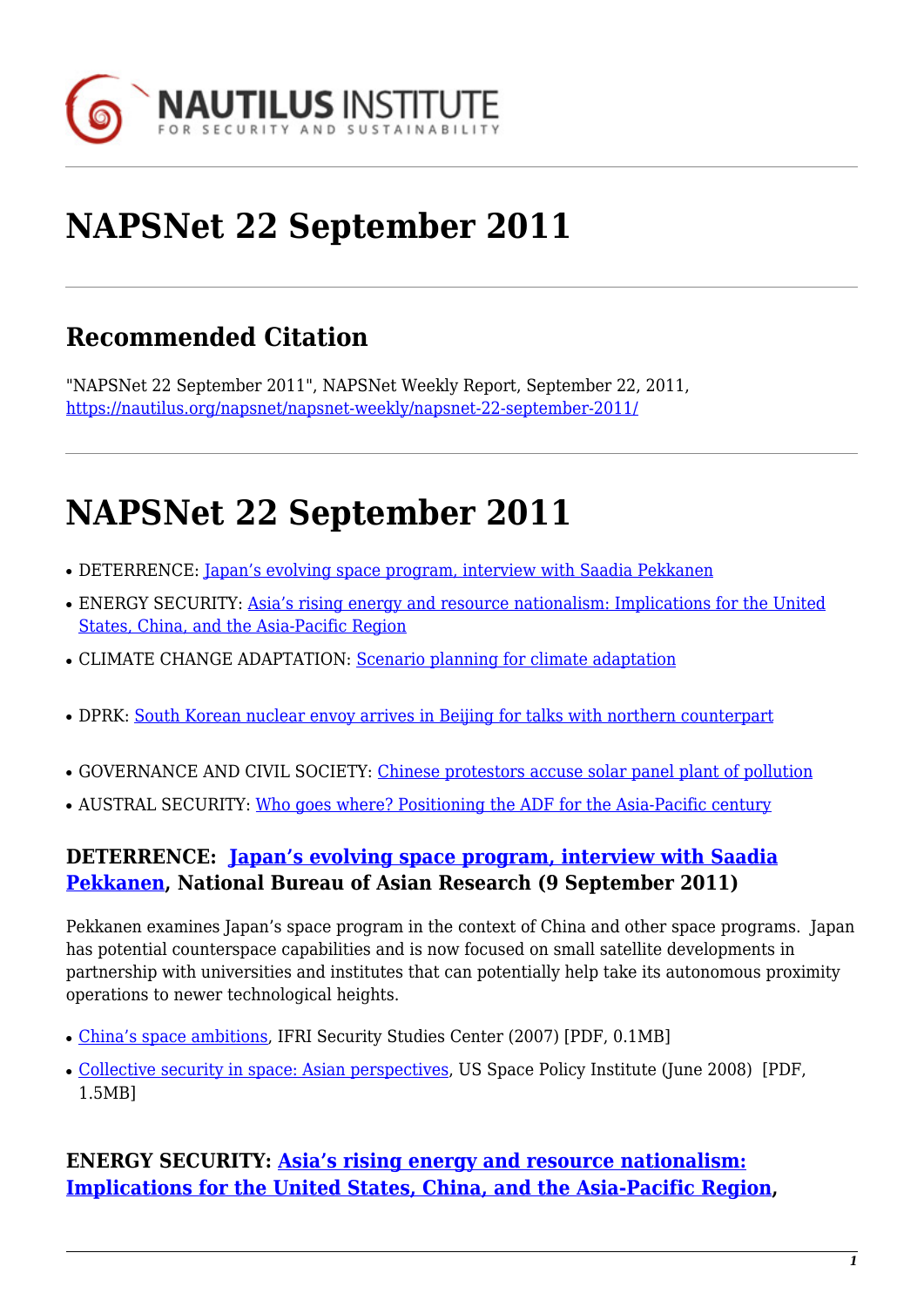# **National Bureau of Asian Research (September 2011) [PDF, 2.18MB]**

In a series of five essays—covering resource nationalism in Asia and its maritime focus (2 articles), Asia's national oil trade, and rare earth metals resource nationalism and trade (2 articles), linked together with an introduction and a conclusion, this group of NBR authors underscores the growing competition for petroleum and other resources to feed Asia's economies, and the implications for US military and economic influence in the region.

- [Rare earth metals export ban, a Chinese own goal,](http://www.eastasiaforum.org/2011/09/19/rare-earth-metals-export-ban-a-chinese-own-goal/) East Asia Forum (19 September 2011)
- [Rio Tinto says resource nationalism a real concern,](http://www.marketwatch.com/story/rio-tinto-says-resource-nationalism-a-real-concern-2011-09-20) MarketWatch (20 September 2011)
- [Global oil supplies: The impact of resource nationalism and political instability,](http://www.ceps.eu/ceps/download/5707) Centre for European Policy Studies (May 2011) [PDF, 339KB]

# <span id="page-1-0"></span>**CLIMATE CHANGE ADAPTATION: [Scenario planning for climate adaptation](http://www.vcccar.org.au/files/vcccar/Scenario-policy-brief-web-version-120711.pdf), Victorian Centre for Climate Change Adaptation Research (VCCCAR), Melbourne (June 2011) [PDF, 4.05MB]**

Tailored and context-specific scenario planning processes are increasingly being used for climate adaptation planning that draws out the implications and possible responses in local and regional settings. These 'do-it-yourself' approaches provide a forum for combining input and advice from experts and stakeholders with experience and knowledge relevant to specific areas, population groups or issues.

- [The use of scenarios in adaptation planning: Managing risks in simple to complex settings](http://www.vcccar.org.au/files/vcccar/Jones-scenarios-presentation-11-11-10.pdf), Victorian Centre for Climate Change Adaptation Research (VCCCAR), Melbourne (November 2010) [PDF, 314KB]
- [Scenario praxis for systemic and adaptive governance: A critical review,](http://www.vcccar.org.au/files/vcccar/Ison-et-al-revised-scenarios-presentation-250111.pdf) Victorian Centre for Climate Change Adaptation Research (VCCCAR), Melbourne (November 2010) [PDF, 495KB]

#### <span id="page-1-1"></span>**DPRK: [South Korean nuclear envoy arrives in Beijing for talks with northern](http://www.washingtonpost.com/world/asia-pacific/koreas-nuclear-talks-in-beijing-could-provide-crucial-push-to-restart-disarmament-talks/2011/09/19/gIQAExJieK_story.html) [counterpart,](http://www.washingtonpost.com/world/asia-pacific/koreas-nuclear-talks-in-beijing-could-provide-crucial-push-to-restart-disarmament-talks/2011/09/19/gIQAExJieK_story.html) The Associated Press (19 September 2011)**

North and South Korea met in Beijing to discuss a possible restart of denuclearization talks. While the two Koreas explored options for revived negotiations, North Korea and Russia agreed to hold a joint defense military drill and the US and South Korean militaries discussed ways to better identify and respond to North Korean provocations. The US and ROK will also hold combined marine drills near the contested inter-Korean border.

- [North Korea, Russia to hold joint defence drill-media,](http://www.asiaone.com/News/AsiaOne+News/World/Story/A1Story20110913-299214.html) Reuters (13 September 2011)
- [Korea and U.S. plan reactions to provocations](http://koreajoongangdaily.joinsmsn.com/news/article/html/686/2941686.html), Joong-Ang Ilbo (20 September 2011)
- [Russia's stake in a denuclearized Korean peninsula Will the Ulan-Ude summit help?](https://nautilus.org/publications/essays/napsnet/forum/TolorayaUlan-Ude) Nautilus Institute (1 September 2011)

### <span id="page-1-2"></span>**GOVERNANCE AND CIVIL SOCIETY: [Chinese protestors accuse solar panel](http://www.nytimes.com/2011/09/19/world/asia/chinese-protesters-accuse-solar-panel-plant-of-pollution.html?_r=2&ref=global-home) [plant of pollution,](http://www.nytimes.com/2011/09/19/world/asia/chinese-protesters-accuse-solar-panel-plant-of-pollution.html?_r=2&ref=global-home) NYT (18 September 2011)**

Renewable energy's "clean" label is being tested, as seen in recent protests in China and South Korea. About 500 protestors rioted against a major solar panel manufacturing plant in China for